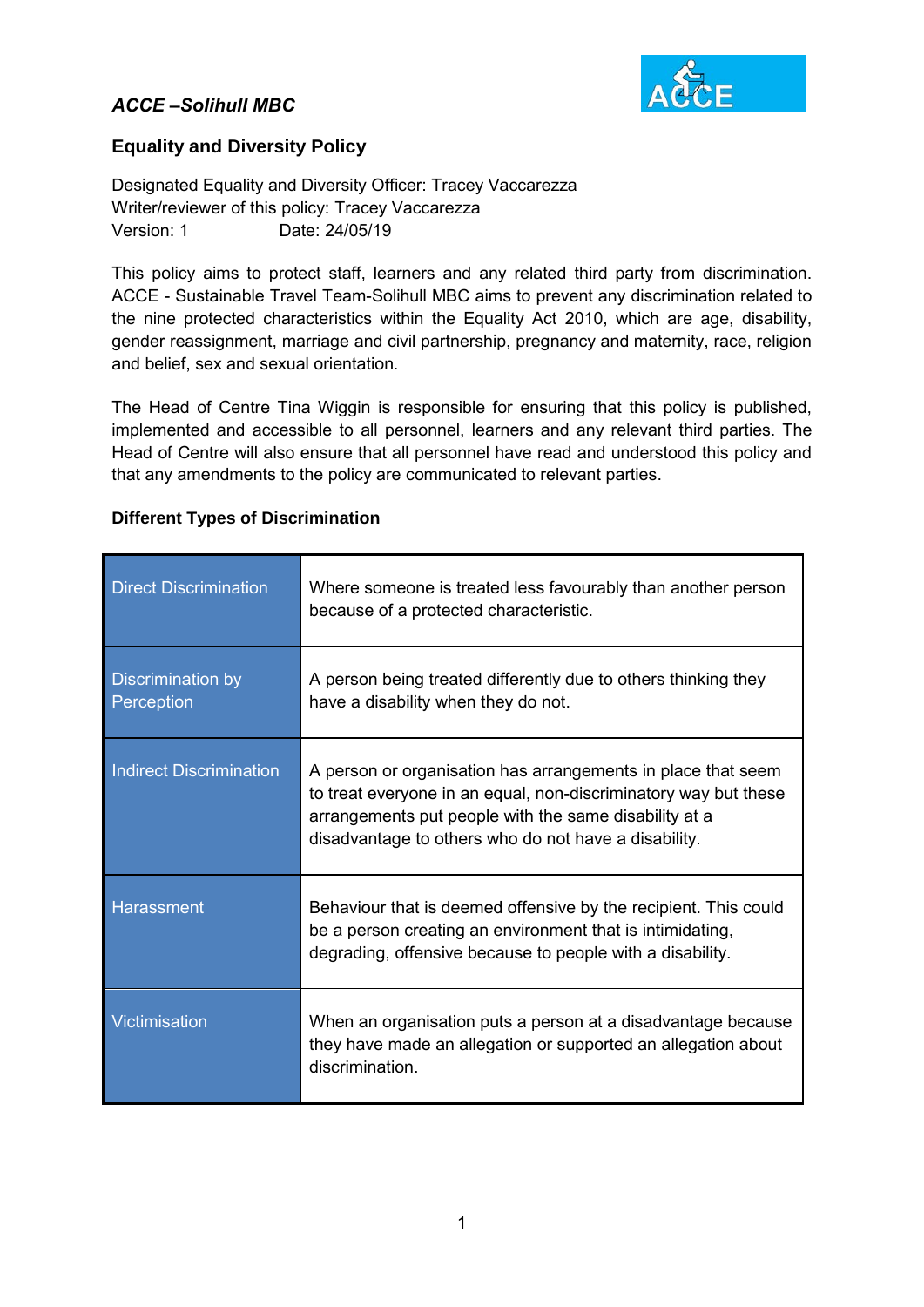

ACCE - Sustainable Travel Team - Solihull MBC aim to promote equal opportunities and eliminate discrimination by:

- Ensuring that all staff, learners and any related third parties are treated equally at all times.
- Ensuring that all staff are responsible for creating an open and friendly learning environment.
- Ensuring that staff are selected for employment will be on the basis of aptitude and ability.
- Ensuring that a learner enrolling onto a course has completed an initial assessment and meet the pre-requisites of the qualification.
- Ensuring that learners are aware of the access arrangement (special consideration/ reasonable adjustments) procedures offered by the centre to support learners with their assessment
- Taking all allegations or incidents of discrimination seriously and responding to them swiftly.
- Ensuring a zero tolerance on any acts of discrimination on the nine protected characteristics outlined in the Equality Act 2010.

## **Access to Assessment Arrangements**

ACCE - Sustainable Travel Team - Solihull MBC is committed to providing ongoing support to learners with particular requirements to prevent any discrimination. We provide accessible services to learners through reasonable adjustments to assessment and applying for special consideration where these are required, to support learners completing each course to their full ability.

Access arrangements ensure that the conduct of reasonable adjustments and special considerations reduce substantial disadvantage caused due to a learner's disability or difficulty. In accordance with the Equality Act 2010, we have a commitment to provide access for learners with particular needs to prevent discrimination in the delivery of qualifications and the assessment of learners.

#### **Reasonable Adjustments**

Reasonable adjustments to assessment are adjustments made prior to the delivery of a qualification and are in place before a learner takes an assessment to enable a learner with particular needs to demonstrate their knowledge, skills and understanding to the levels of attainment required by the specification for that qualification.

It is the learner's responsibility to make the centre aware of any required reasonable adjustments to assessment. The centre will then apply for approval from the 1st4sport Qualifications Compliance and Risk Team.

### **Special Considerations**

Special Considerations are an arrangement put in place at the time of an assessment to allow competence to be demonstrated by learners who have been disadvantaged due to a temporarily experienced illness, injury or an adverse effect outside of the learners control.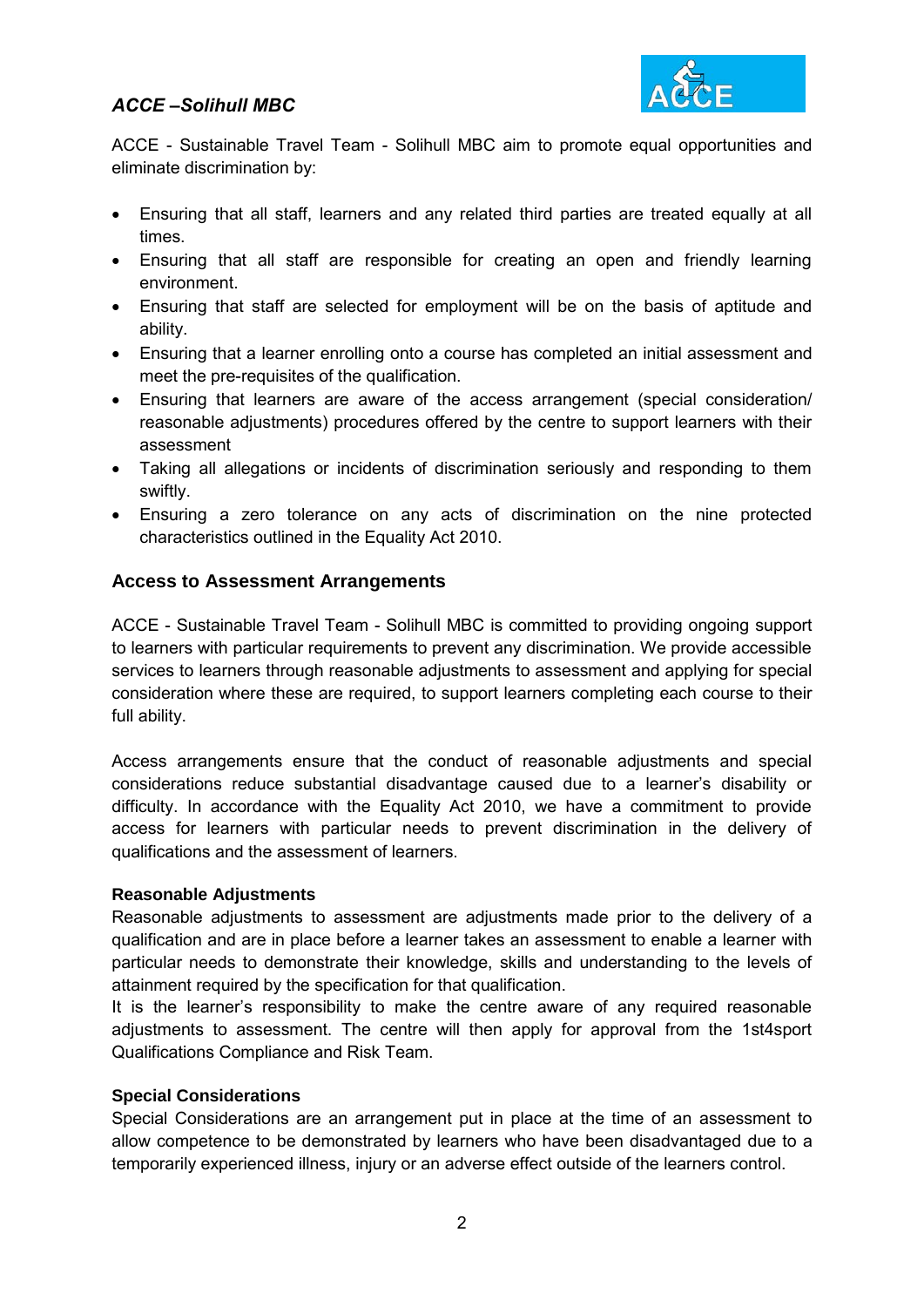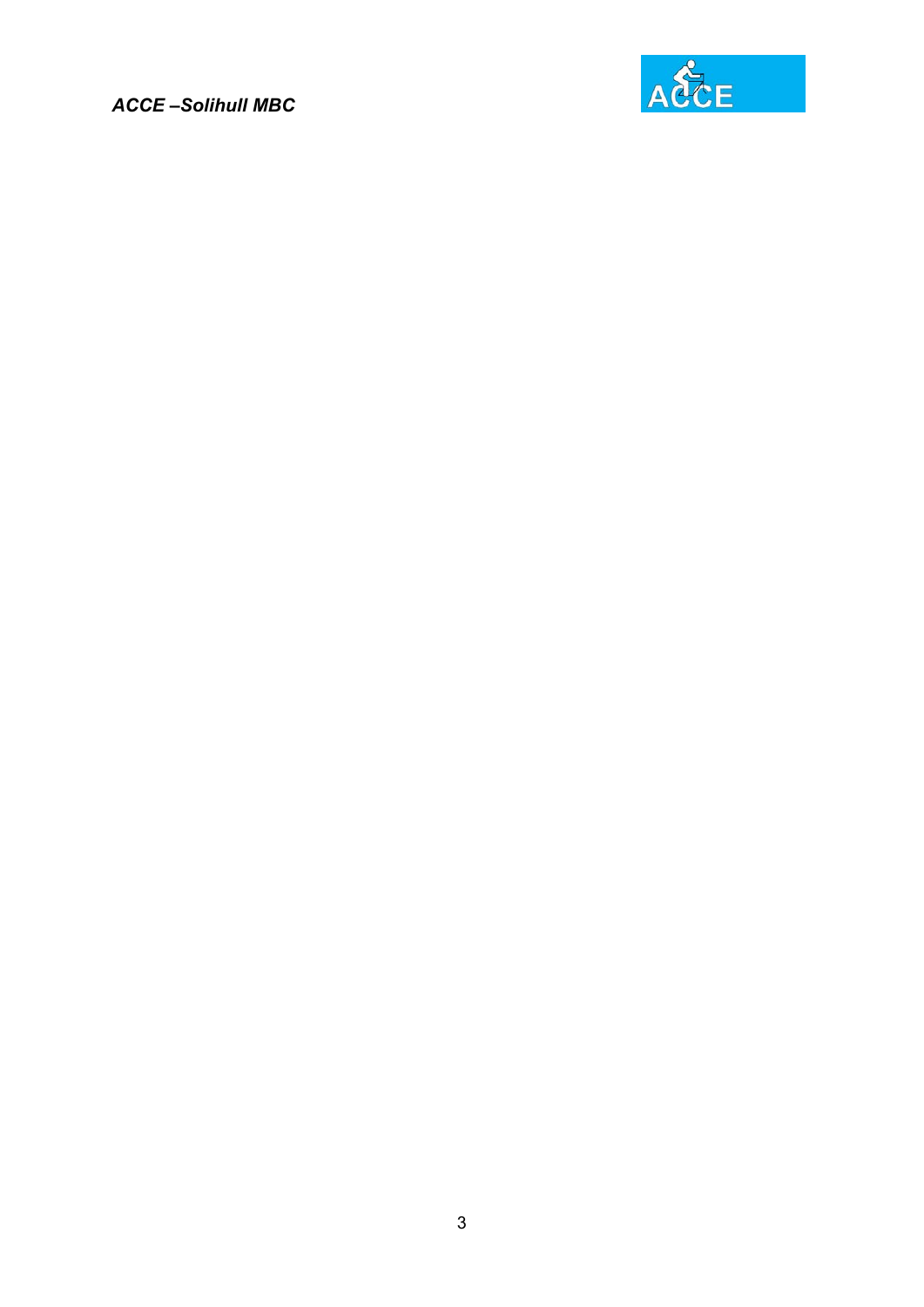

To ensure that we can assist learners in managing their individual situation and create an accessible learning and assessment environment for all we intend to:

- ensure this equality and diversity policy is understood and complied with by any personnel involved in assessment and also by learners.
- promote equality within of each learning programme and in the conduct of all qualification assessments.
- adhere to related procedures and regulations regarding reasonable adjustments and special consideration; requesting permission to grant these for each learner from 1st4sport Qualifications.
- ensure buildings and assessment sites used for delivery and assessment are accessible to all learners, as far as is practicable.
- ensure appropriate equipment/personnel (including technological equipment or any assistant personnel, i.e. reader, scribe, practical assistant, etc.) is available for selected adjustments to delivery and/or assessment.
- use assistive equipment and personnel within the reasonable adjustments framework, as outlined by 1st4sport Qualifications, without disadvantaging others who are not affected by particular requirements.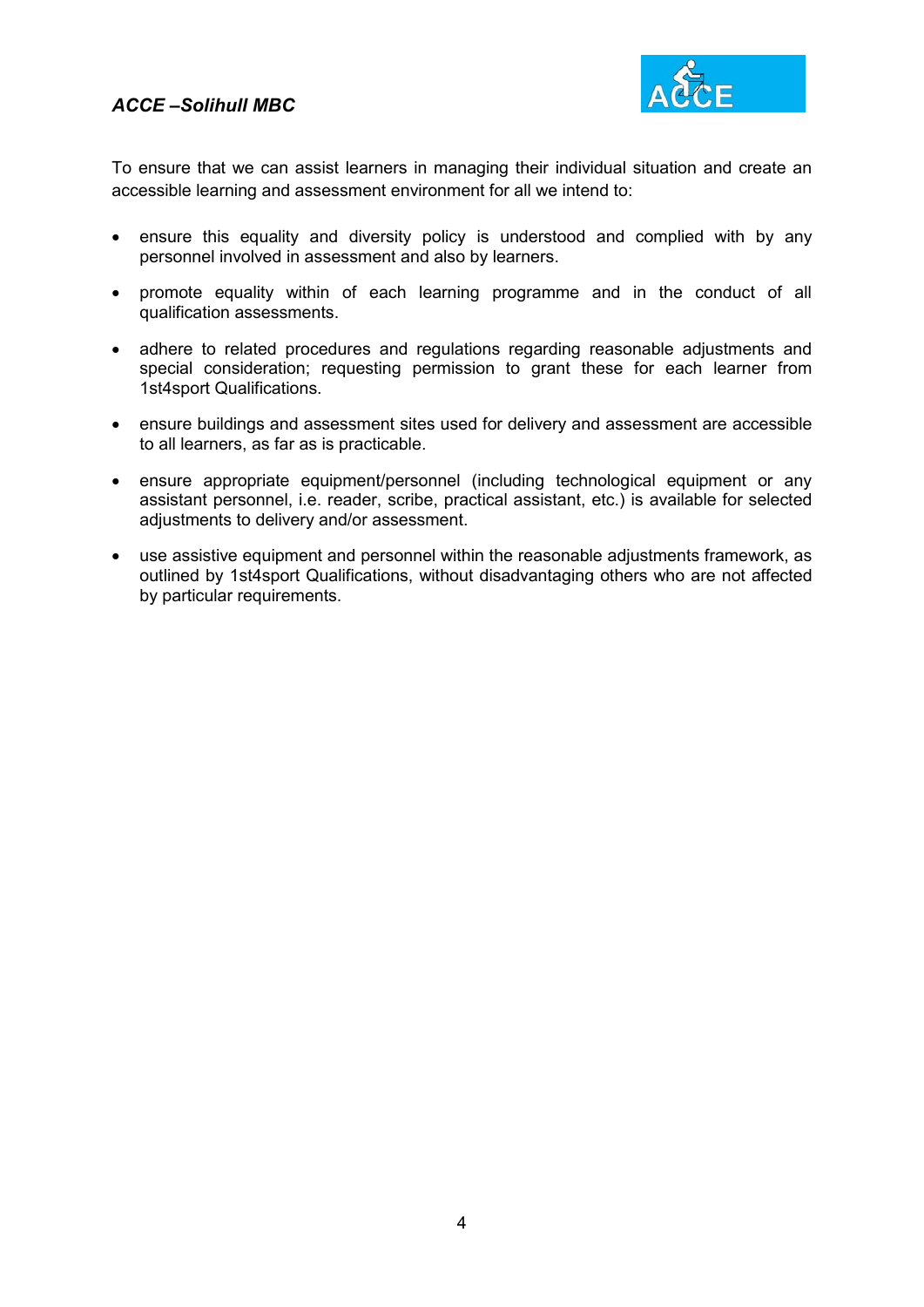

## **Procedure to Request a Reasonable Adjustment or Special Consideration**

The following procedure should be followed by learners when they are requesting a reasonable adjustment to assessment or special consideration. The Designated Equality and Diversity Officer will then review this, before submitting onto 1st4sport Qualifications.

A Reasonable Adjustment to Assessment request is made by a learner at the application stage. The learner needs to submit evidence to support their request. A Special Consideration request is made by a learner. The learner needs to submit evidence to support their request. The request and supporting evidence is evaluated by the Designated Equality and Diversity Officer within 5 working days of receipt. The Designated Equality and Diversity Officer will submit a Reasonable Adjustments/Special Consideration Request form on Athena and will attach the evidence to support the request. The 1st4sport Qualifications Compliance and Risk Team will review the request and supporting evidence. Outcomes will be communicated to the centre within 10 working days of receipt to enable any arrangements to be made in good time.